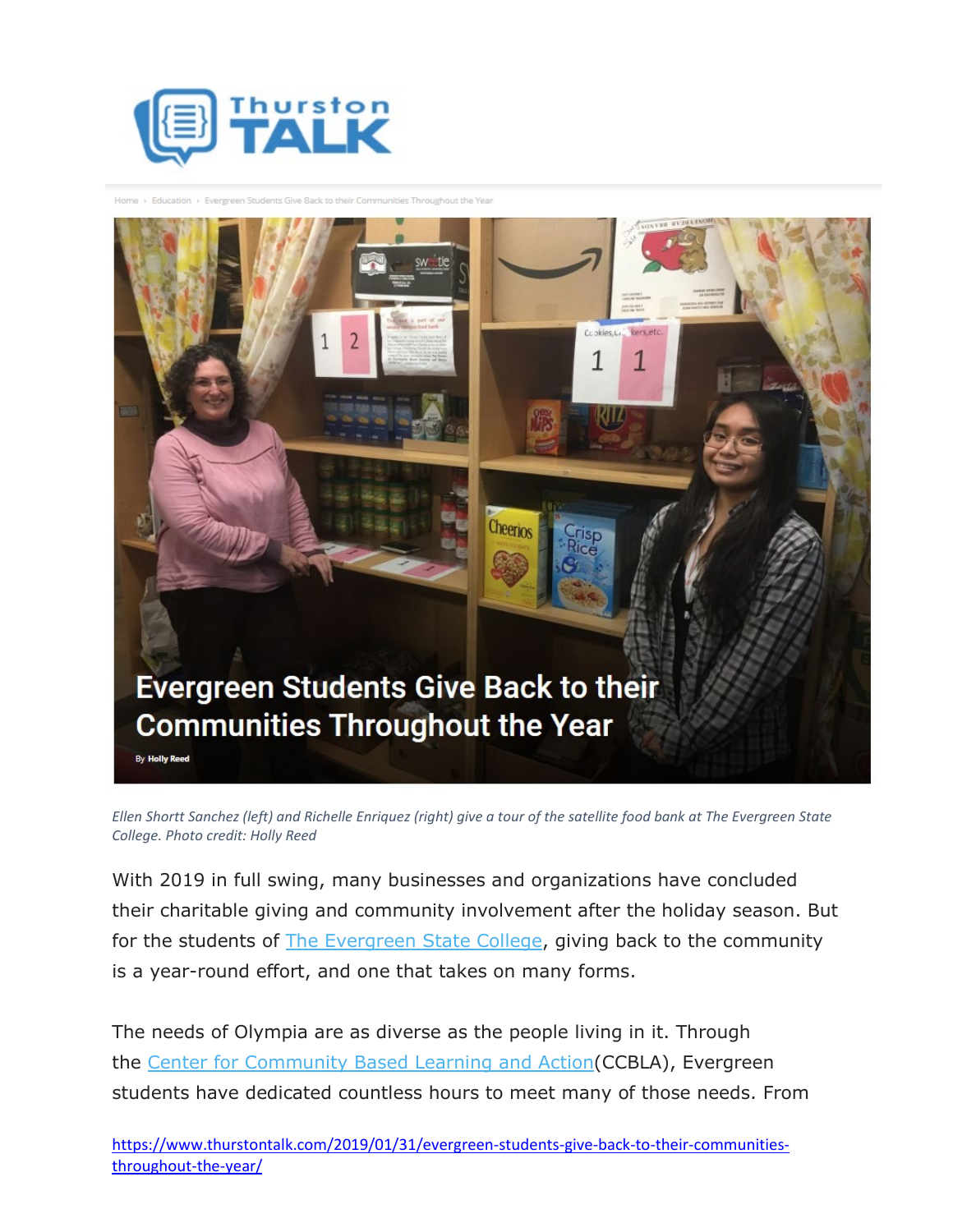empowering adults with disabilities, building relationships with incarcerated youth, and finding ways to get others involved with volunteering, Evergreen students have demonstrated that giving is not just a seasonal occurrence, but a year-round commitment.

For Jessica Jimenez-Smith, volunteering has been integrated into much of her time as an Evergreen student. Jessica started at Evergreen in 2015. Her personal involvement in volunteering as a tutor and mentor at [North Thurston High](https://www.nthurston.k12.wa.us/norththurston)  [School](https://www.nthurston.k12.wa.us/norththurston) and [Green Hill School](https://www.dshs.wa.gov/ra/juvenile-rehabilitation/green-hill-school) inspired her to reach out to others about volunteering through the CCBLA. She recruited volunteers and interns for Title I schools, after school programs in the area, and other sites that connect youth with educational opportunities.



"Community organizations and schools are usually understaffed, so volunteers make it possible for programs to run," says Jessica, "if I wasn't here

*Richelle Enriquez looks for ways to help the satellite food bank continue to improve services to the community. Photo credit: Holly Reed*

recruiting volunteers, they would not have enough assistance for youth and educational organizations."

Jessica mentions one of Evergreen's five foci of learning, linking theory with practice. For her, community involvement has been a way to apply her classroom learning. Jessica is looking forward to volunteering at [Olympia High](https://olympia.osd.wednet.edu/)  [School](https://olympia.osd.wednet.edu/) and with [Kokua](http://kokuaservices.org/) in the Literacy and Education for Adults with Disabilities (LEAD) program as well as graduation later this year.

Billy Sweetser is in his second year at Evergreen. He has been involved in a number of volunteer efforts and student groups. One of those groups is [Gateways for Incarcerated Youth,](https://www.evergreen.edu/gateways) a program facilitated through the CCBLA. "Gateways allowed me an opportunity to motivate, teach, and learn with incarcerated youth from our Washington State community," he explains.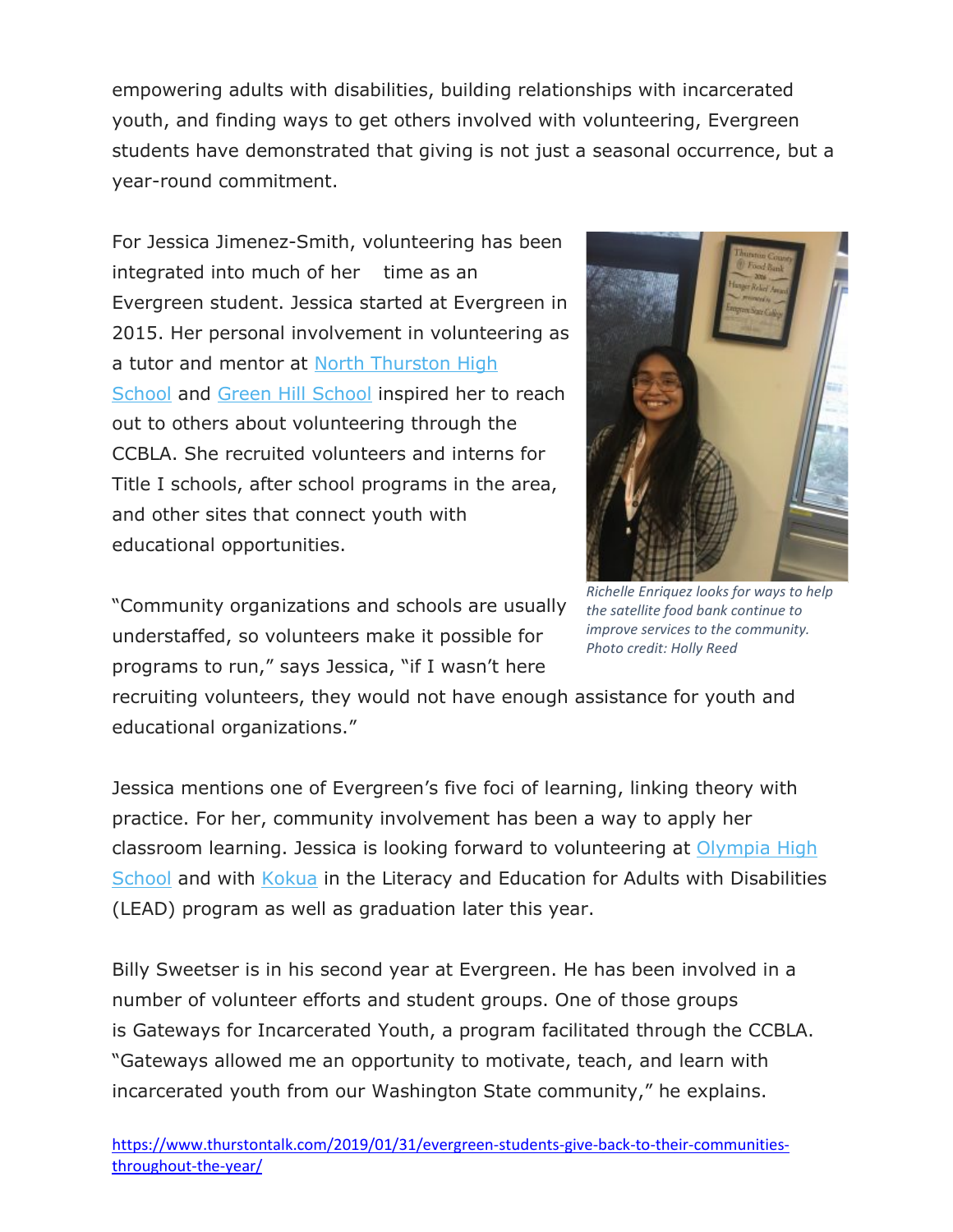Billy's volunteering effort inspired him to get involved with a Summer Summit at Evergreen, which was hosted by Gateways, the [Sustainability in Prisons](http://sustainabilityinprisons.org/)  [Project,](http://sustainabilityinprisons.org/) and the Justice Involved Student Group. He also traveled to California to attend the California Formerly Incarcerated Students and Alumni Conference and presented at the National Conference on Higher Education in Prison in Indiana.

"My education at Evergreen has given me not only the tools and opportunity to get involved with real change in the community," he shares, "but also given me a community that has supported me in every way in my educational journey."

Community involvement is important to Billy. "By doing my part, helping others, and inspiring others to be their best selves, I believe a small group of people can change the world," he adds. "It is making a difference in the lives of others, one idea at a time, one project at a time, one connection at a time, that makes the journey worth living." He hopes by being involved with his community he can make the world a better place. "Often we cannot quantify our contribution to the community immediately. It is persistence that pays off."

Sanna Nour Mohammadi started at Evergreen in 2018. She also found a rewarding experience being involved with Gateways. "A lot of the youth have families who live far away, which makes it difficult for them to visit on a regular basis, and the rest don't have anyone who would visit them," she explains. "Showing up week after week for the ones who have been forgotten leaves a lasting impact and gives them something to look forward to." For her, giving back means inspiring others that may not have felt that education was the right fit for them. School never seemed like the right fit for her either, until her father suggested Evergreen. Being a student at Evergreen showed her that there are many ways to attain education, and she hopes to pass that knowledge along to others that may not have thought there is a place in higher education for them either.

By engaging in community involvement projects, Evergreen students have found ways to benefit the community while enriching their own educations and